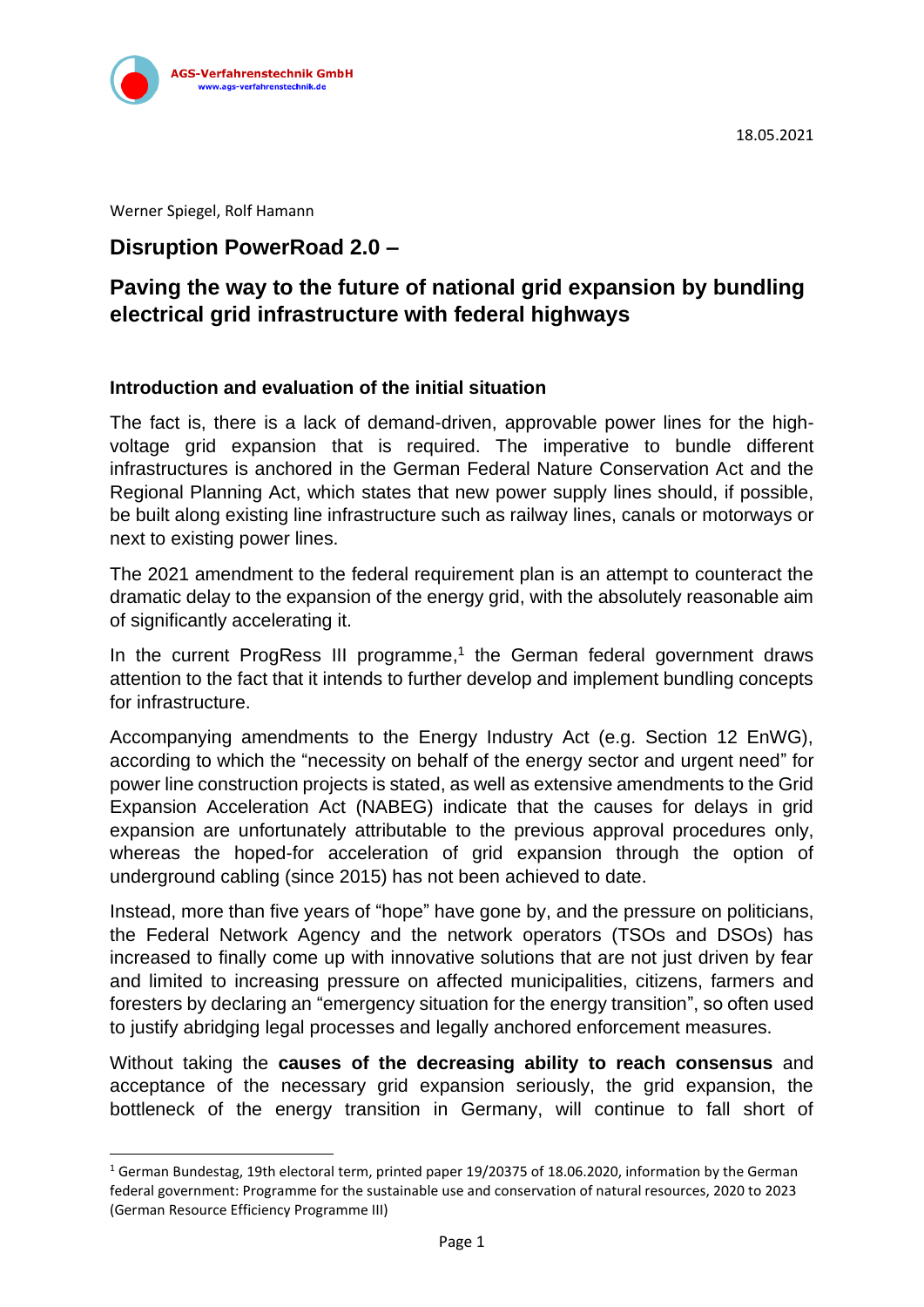

expectations. Even incentive systems, such as increased compensation payments for the loss of value of land and areas used for agriculture and forestry, will not be sufficient to significantly change the situation.

The massive opposition from those affected, who already describe themselves as the losers of the energy transition, is directed in a reasonable manner against the planned grid expansion and comprises the following key points:

- Landscape conservation
- Environmental protection and soil conservation
- New consumption of resources (land and surface area)
- Conflict with legal claims of affected landowners and citizens
- Long-term threat to the livelihood of agricultural and forestry business
- Low adaptability (flexibility) of the grids for future demand
- **E** Increasing electricity costs for end consumers (private households and economy) due to delayed grid expansion, e.g. due to high consequential redispatch costs, etc.

Just a few years ago, when transmission and distribution grid expansion was planned exclusively on the basis of overhead power line technology, landscape conservation finally led to the switch from overhead lines being regarded as given to prioritising underground cable technology for the planned new HVDC transmission lines in Germany.

After completion of the national requirements planning phase for the new HVDC electricity highways in accordance with NABEG and the findings from it, the currently planned grid expansion, in accordance with the Grid Development Plan 2035 (2021) and in the basic understanding of the amendment to the Federal Requirements Plan Act (2021), still has the main objective of accelerating grid expansion, with even greater socio-political relevance and explosiveness than ever before.

Meanwhile there is a comprehension that future grid expansion must increasingly ensure more consensus between the respective stakeholders, regarding ecological compatibility means sustainable use and conservation of natural resources and longterm affordability just starting from the planning process. The **AGS PowerRoad 2.0 concept** aims to meet this multiple demand and more.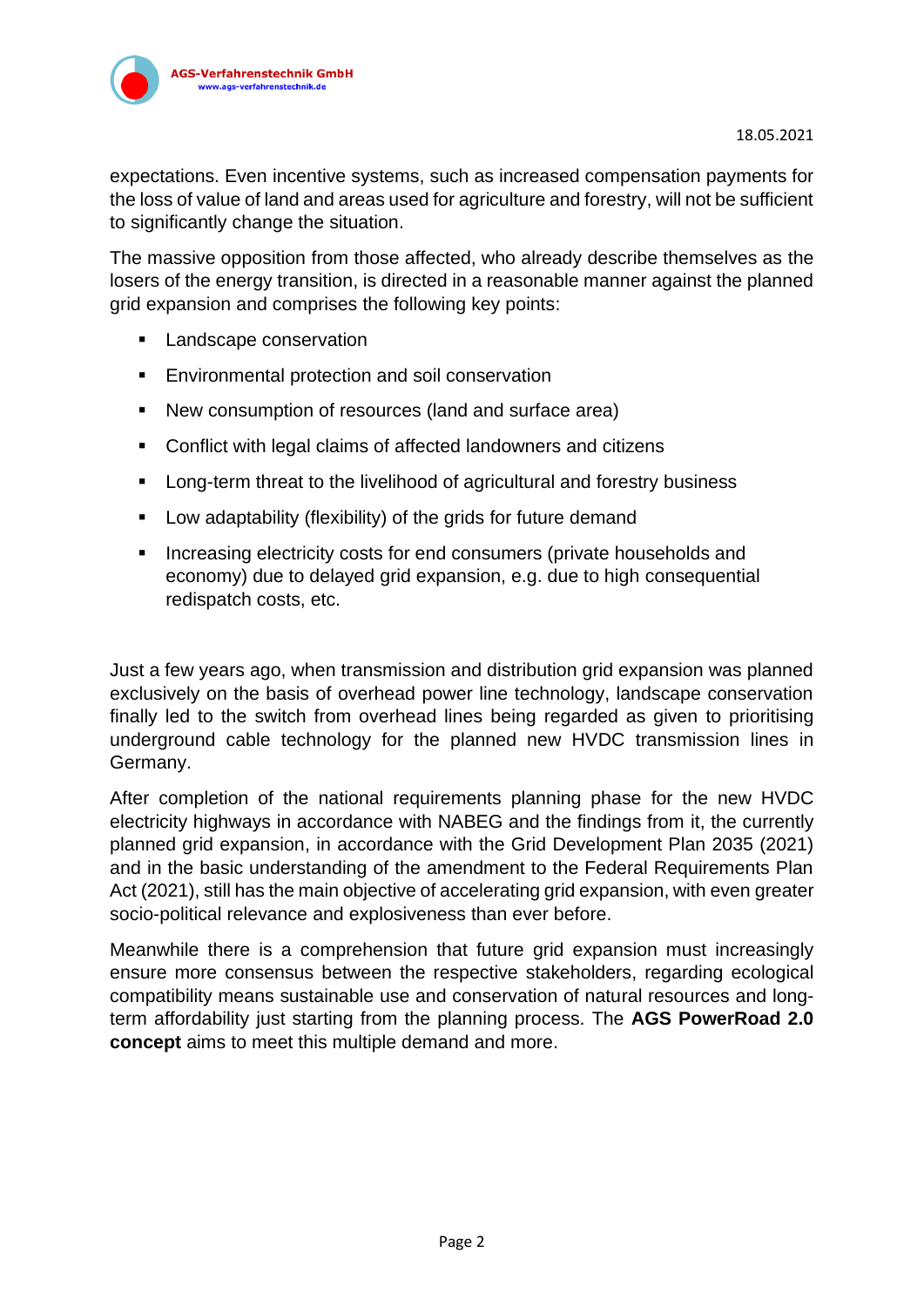

# **Finally implementing the bundling requirement with PowerRoad 2.0**

A **paradigm shift** is needed, without which, in our opinion, the hoped-for acceleration of grid expansion cannot succeed. However, a paradigm shift is only justified if the required market-ready technology is available. To this end, it is crucial to first be able to demonstrably fulfil all technical prerequisites for the implementation of the PowerRoad bundling concept – an indispensable foundation for a strategic reorientation of grid expansion planning.

The implementation of the PowerRoad concept must be preceded by political action, which can be backed up by an amendment of the framework legislation for grid expansion, before a strategic investment worth billions of euros is made in the **empty line pipe infrastructure**, **which in the context of the PowerRoad implementation must be understood as an integral part of the existing basic road infrastructure**. Establishing this fundamental understanding is a challenge, since it presupposes the unification of two worlds that have hitherto been separate: transport networks (highways) and energy grids. With the PowerRoad concept, for a long time AGS has consistently adopted the insight, supported by science, society and politics, that the energy transition can only be successfully implemented in connection with a mobility transition and a thermal energy transition. To achieve this, market-ready technology had to be developed which could also be universally deployed and, particularly important in our opinion, could easily be installed by construction and installation companies using state-of-the-art technologies.

The familiar AGS technology has been further developed in a targeted manner to fulfil three essential boundary conditions and requirements for the PowerRoad concept.

#### **1. Innovative construction and installation technology for cable laying and replacement**

The AGS cable-laying technique, known as buoyancy-supported slipping, has been tested with regard to construction and installation many times at the Stade site since 2016 and has already been described, among other places, in the annual issue of *Anlagentechnik* from 2020.<sup>2</sup>

<sup>2</sup> Hamann, Rolf, Spiegel, Werner, AGS-Erdkabelsysteme – mehr Planungssicherheit durch marktreife Technik zur Förderung der Konsensfähigkeit, Umweltverträglichkeit und Wirtschaftlichkeit zukunftsfähiger Stromnetze, in: Cichowsky, Rolf Rüdiger (ed.), *Anlagentechnik für elektrische Verteilnetze*, Yearbook 2020, VDE-Verlag, Berlin, Offenbach 2021, p. 209ff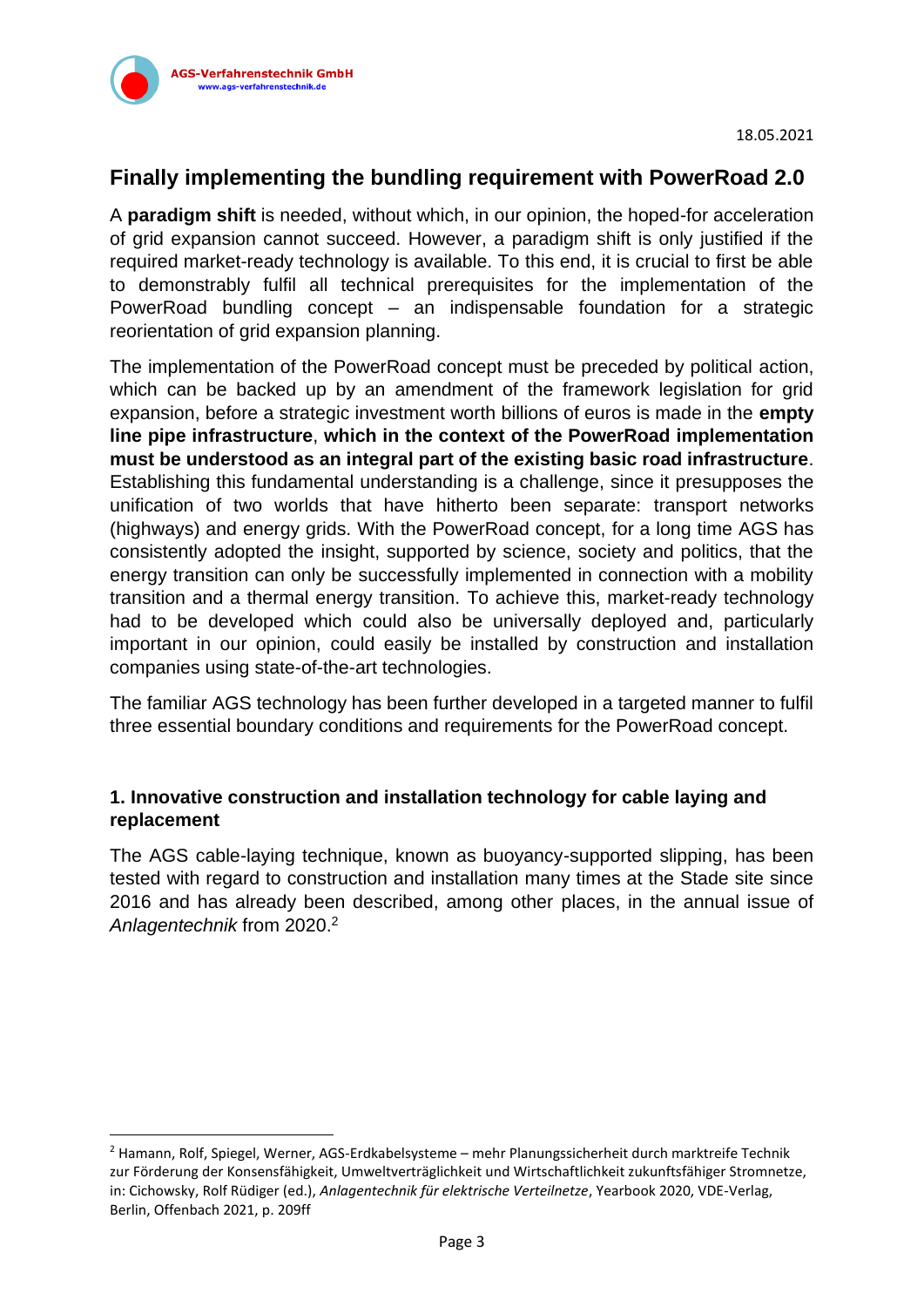18.05.2021



Fig. 1: AGS test operation at the Stade test and pilot site ©

**GS-Verfahrenstechnik GmbH** verfahrenstechnik

In the AGS process, a so-called cable-carrier pipe system is inserted into a water-filled duct (see Fig. 1), with the condition buoyancy  $\approx$  weight being met. In the state of "weightlessness", the frictional forces between the cable-carrier pipe and the duct during installation are virtually zero in straight-line sections (see Fig. 2).





Minor frictional forces between the cable-carrier pipe and the duct occur only in curved sections and are overcome by corresponding tension forces.

The assembly principle for a cable-carrier pipe and the insertion of the cable to be laid before it is fed into the duct is illustrated below (see Fig. 1.1 to 1.6).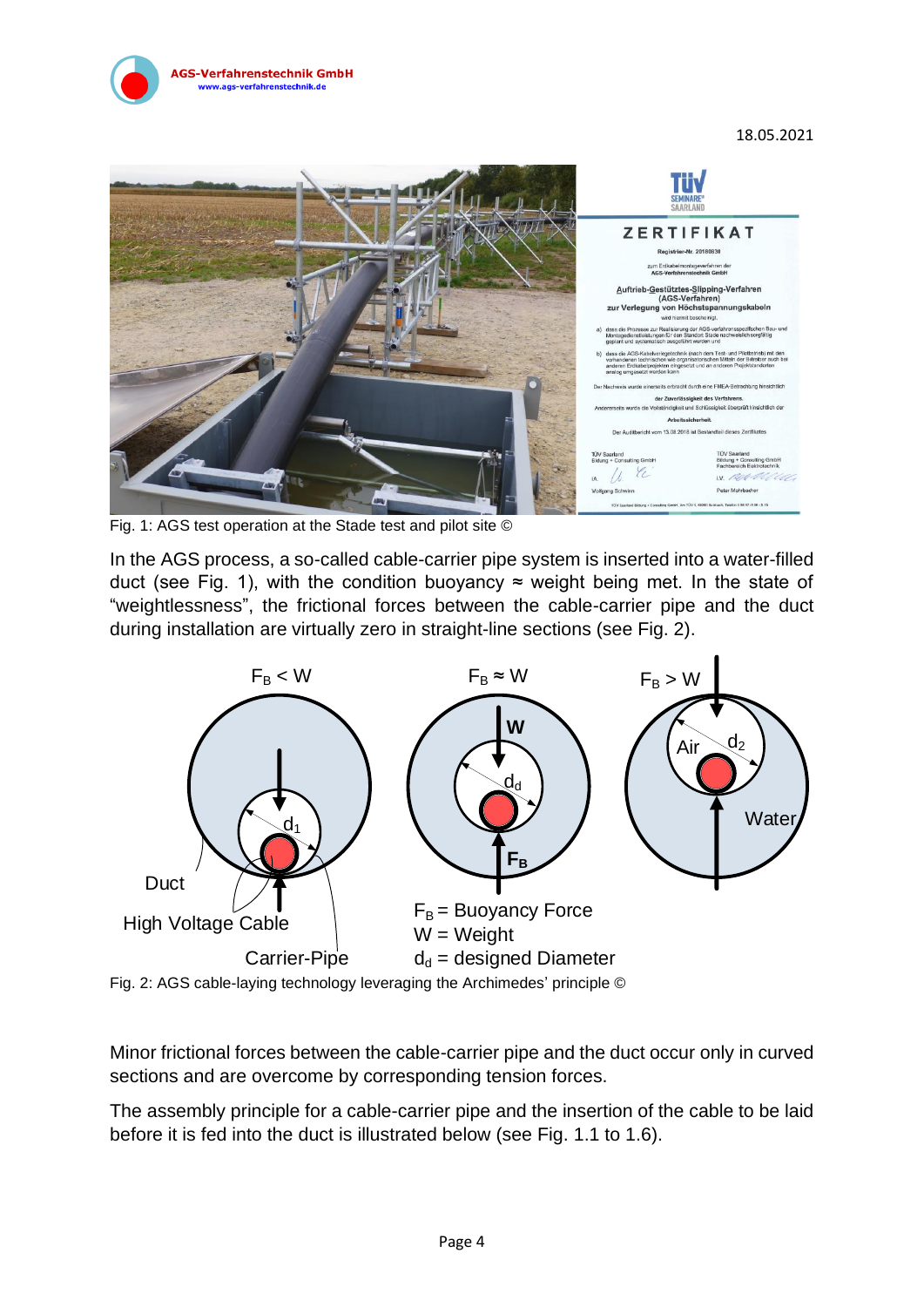

### **Finish Cable-Carrier-Pipe system**

(joining all long-shots to get one carrier-pipe

over the total length of cable)

Fig. 1.1: Assembly principle: After the cable has been pulled from the cable spool onto a roller scaffold of appropriate length (step 1a), single carrier-pipe long-shots (step 1b) are piecewise pulled over the fixed cable on the roller scaffold (step 2) and connected to each other (step 3) ©



Fig. 1.2: Step 1a – Placement of the roller scaffold for longitudinal pulling between the unloading location of the cable and the gravity intake shaft ©



Fig. 1.3: Step 1a – Longitudinal pulling off and placement of the cable on the roller scaffold ©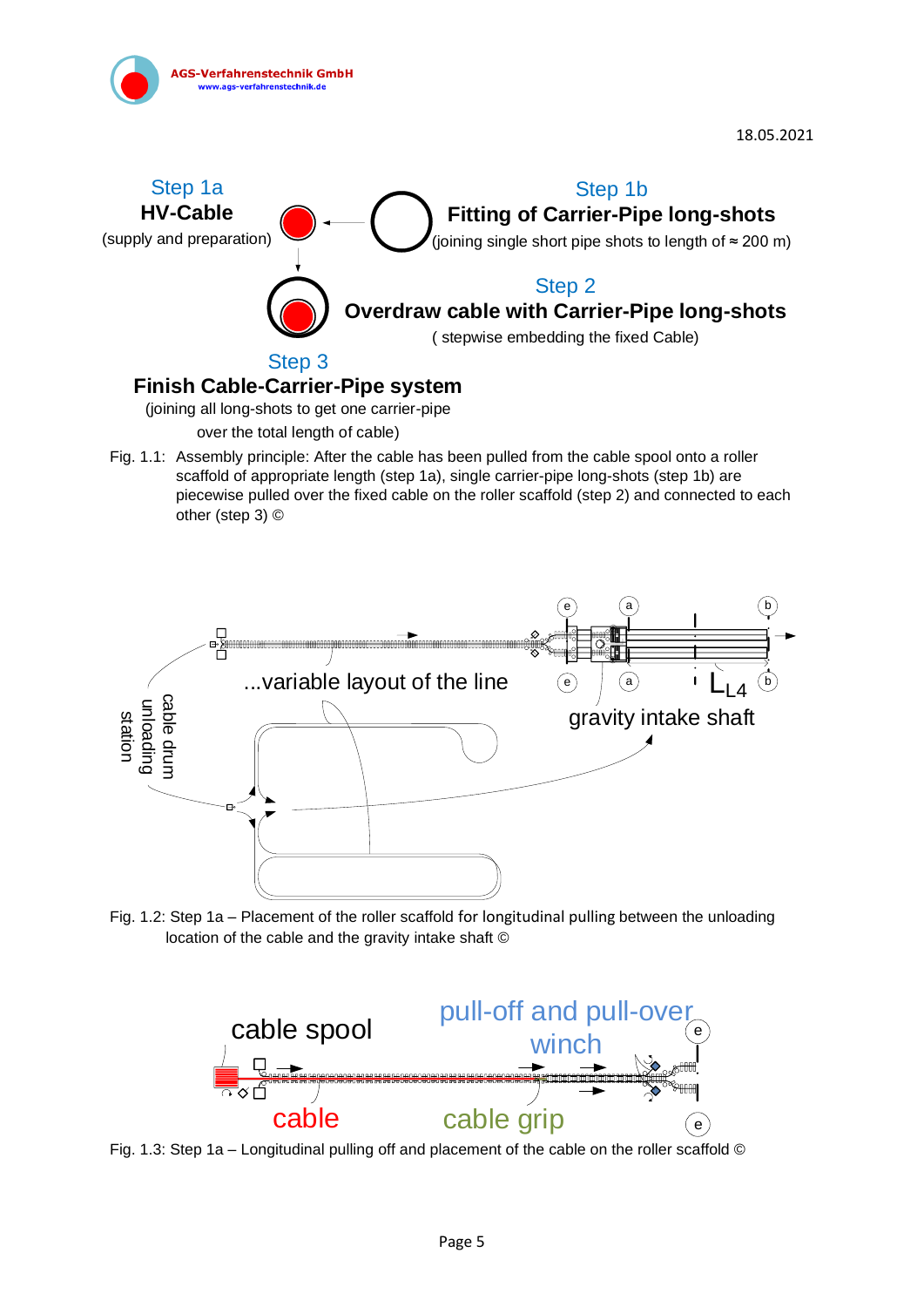

18.05.2021



Fig. 1.4: Step 2 – Pulling carrier-pipe long-shots piecewise over the fixed cable ©



Fig. 1.5: Step 3a – Joining the cable carrier-pipe long-shots embedding the internal cable using the SIMOFUSE® process at the Stade test and pilot site



Fig. 1.6: Step 3b – Final airtight closing of the cable carrier-pipe system with removable pulling heads at both ends ©

In order to ensure sustainability for future investments, **pipe-based cable-laying technologies have to be declared the standard** and, consequently, additional flexibility criteria have to be anchored in the framework legislation, because sustainability must include flexibility that enables adaptation to future technology standards, i.e. it must be possible to later replace the installed cables without repeated underground work and without having to install ducts again.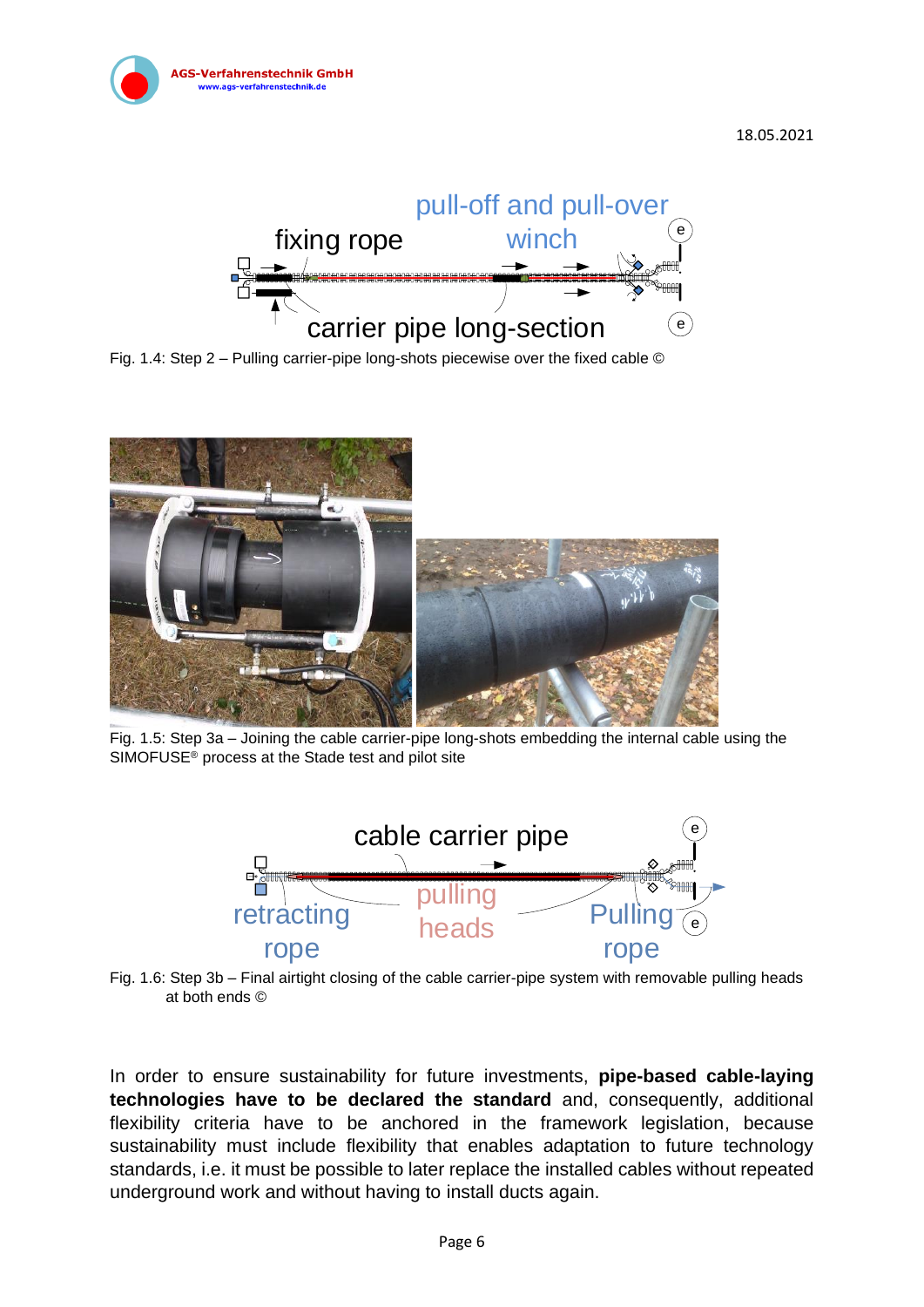

verfahrenstechnik.

Construction and installation methods should therefore be able to meet quality criteria that avoid permanently and irreversibly damaging cable ducts during the initial installation, making subsequent cable replacement impossible.

**Conventional cable installation (1)** into ducts requires the use of so-called pushers, usually electro-mechanical cable pushers. In order to limit the tensile forces on cables, several of these pusher stations are often required, even for straight-line routes, and they must be deployed in open trenches at the time of cable installation in order to be able to install a single cable section of the entire duct route (a maximum of approx. 1,200 m of high-voltage cable can currently be transported on roads). With the conventional cable pull-in method, the damage potential and duct stress due to pulling the cable through curved, meandering routes is greatest (see Fig. 2 for comparison). External soil pressure on the duct combined with forces acting radially from the inside due to pulling the cable can damage the duct by causing permanent deformations (ovality) and indentations (rope cuts).

The consequence is that the greater the tensile forces the cable is subject to, especially in non-straight routes, the greater the probability of damage to the duct due to the interaction of vertical soil pressure and the horizontal force acting perpendicular to it inside the duct. It is likely that any damage or probable damage to the duct cannot be repaired or even detected after the cable has been installed. A later complete cable replacement can hardly be ensured with the conventional cable installation method.

In the **AGS cable installation process (2)**, intermediate pusher stations as described above are not required due to significantly lower tension forces and frictional forces. This has been shown by experience at the test site in Stade, with a meandering route about 1,100 metres long, where the damage-free reversibility of the method has been confirmed many times.



Fig. 2: Comparison of cable installation methods with regard to their potential for damaging cables and ducts ©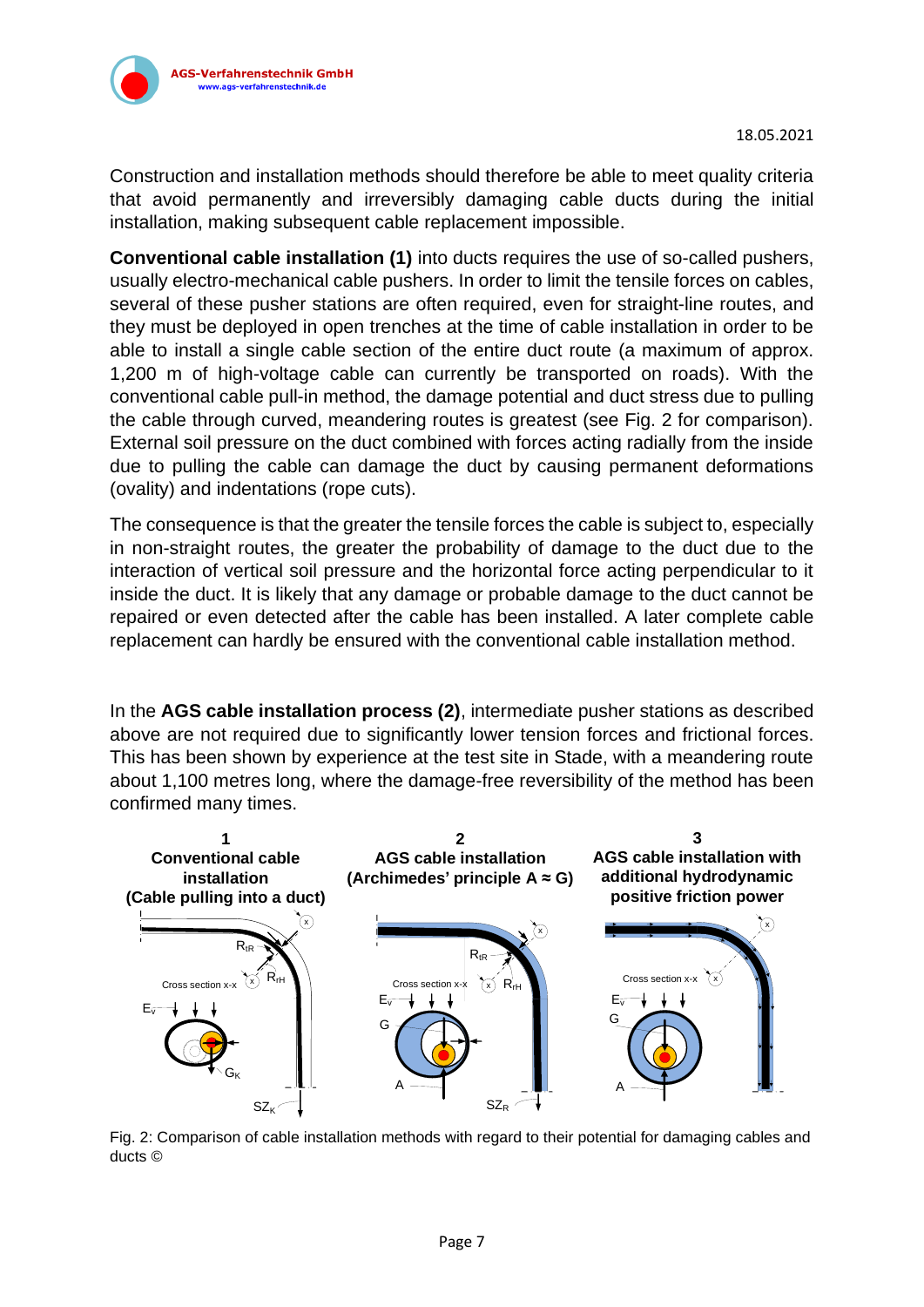

18.05.2021

With **AGS-ultra (3)**, the latest technical advancement in AGS cable-laying technology, the previous length limitations for cable installation can now be completely eliminated and the potential for damage to ducts and cables minimised. This is achieved by the simultaneous interaction of two physical effects, that of Archimedes' principle, **buoyancy** under the condition  $A \approx G$  (see Fig. 2), and the effect of **positive hydrodynamic friction**, which produces a **hydro-pushing effect**. Due to this additional pushing effect on the cable carrier-pipe, cables can be installed in a frictionminimised, reversible manner even in ultra-long ducts without having to pull on the cable, especially in the case of non-straight routes (see Fig. 2 right). By means of recirculation and booster pumps (see Fig. 3 and Fig. 4) and other key hydraulic components, the necessary hydro-pushing strength can be generated, controlled and maintained for any length of time over the entire duct length, which is no longer limited in length compared with conventional cable installation methods.



Fig. 3: AGS test operation at the Stade test and pilot site ©



Fig. 4: Diagram – Combined AGS hydro-pushing for laying ultra-long high-voltage cables ©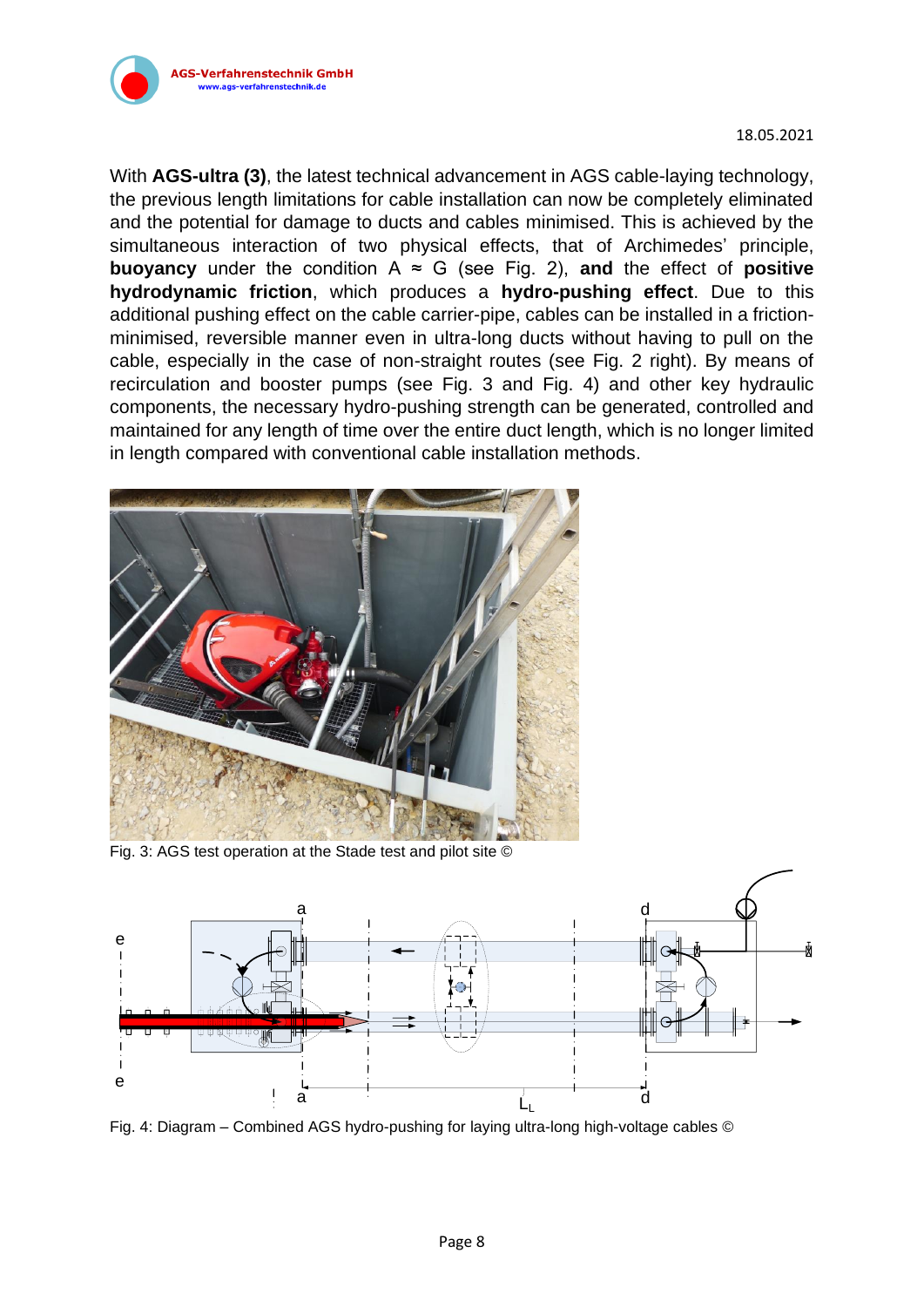

By overcoming the length limitations of cable installation into ducts, efficiency and costeffectiveness can be significantly increased compared to the AGS method already in use.

Figures 5 to 8 show schematically how multiple high-voltage cables can be installed highly efficiently one after the other into a duct system multiple times the length of a single cable for a two-phase power transmission system having an arbitrarily chosen example duct system length L<sup>L</sup> of approx. 5 km, **using AGS-ultra from one single, remote cable unloading location**. The total system length L<sup>L</sup> is divided into four sections L<sub>L1</sub> to L<sub>L4</sub> that correspond with the assumed cable length as delivered, approx. 1,200 m, and three intermediate segments L<sub>LM</sub> -the later cable-joint areas- which can be opened after installation to relocate the terminal shaft and the hydraulic components for the next installation step along the route (s.Fig. 8).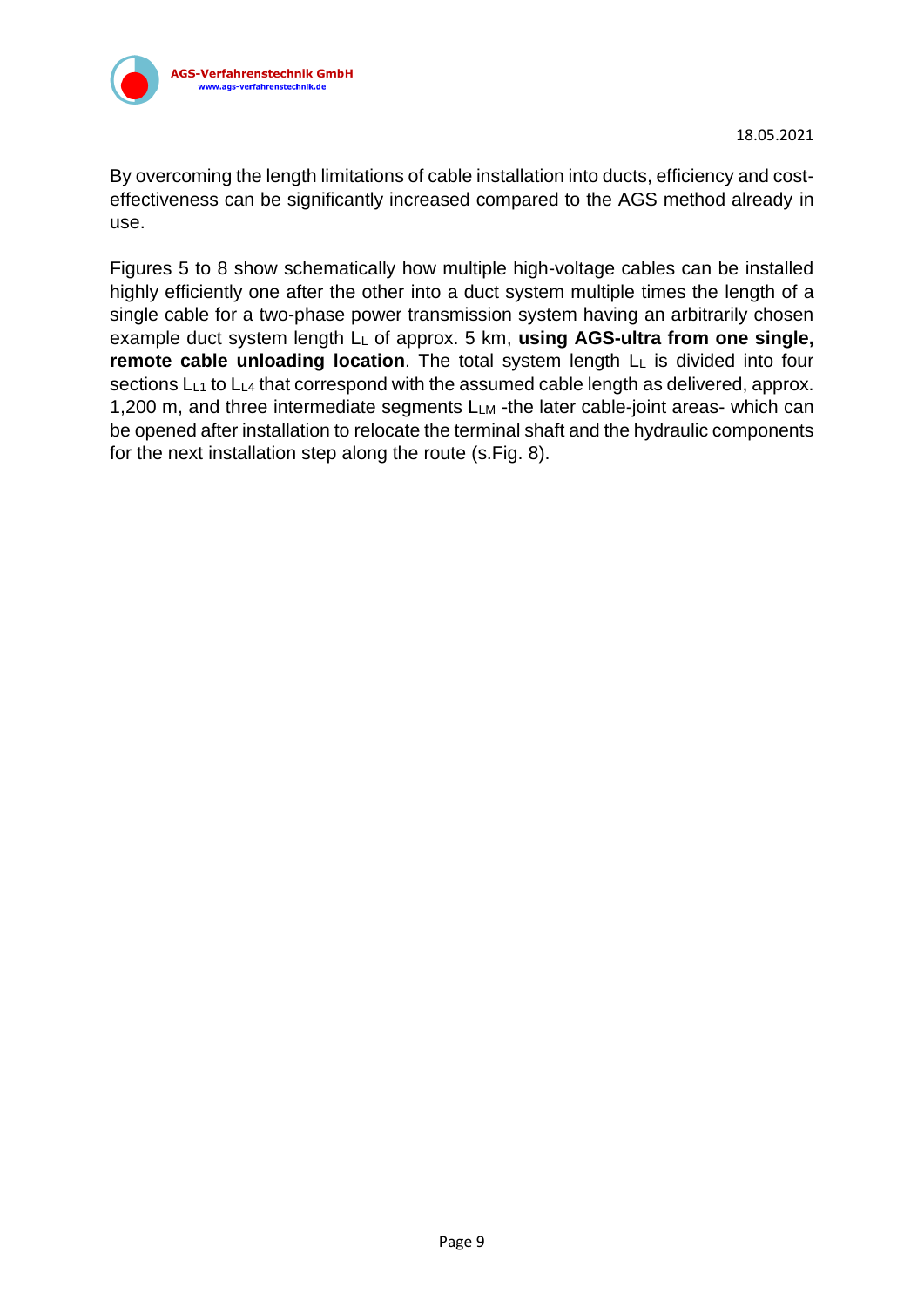



Fig. 5: Pre-laid duct system in preparation of the **AGS-ultra cable-carrier-pipe installation** process ©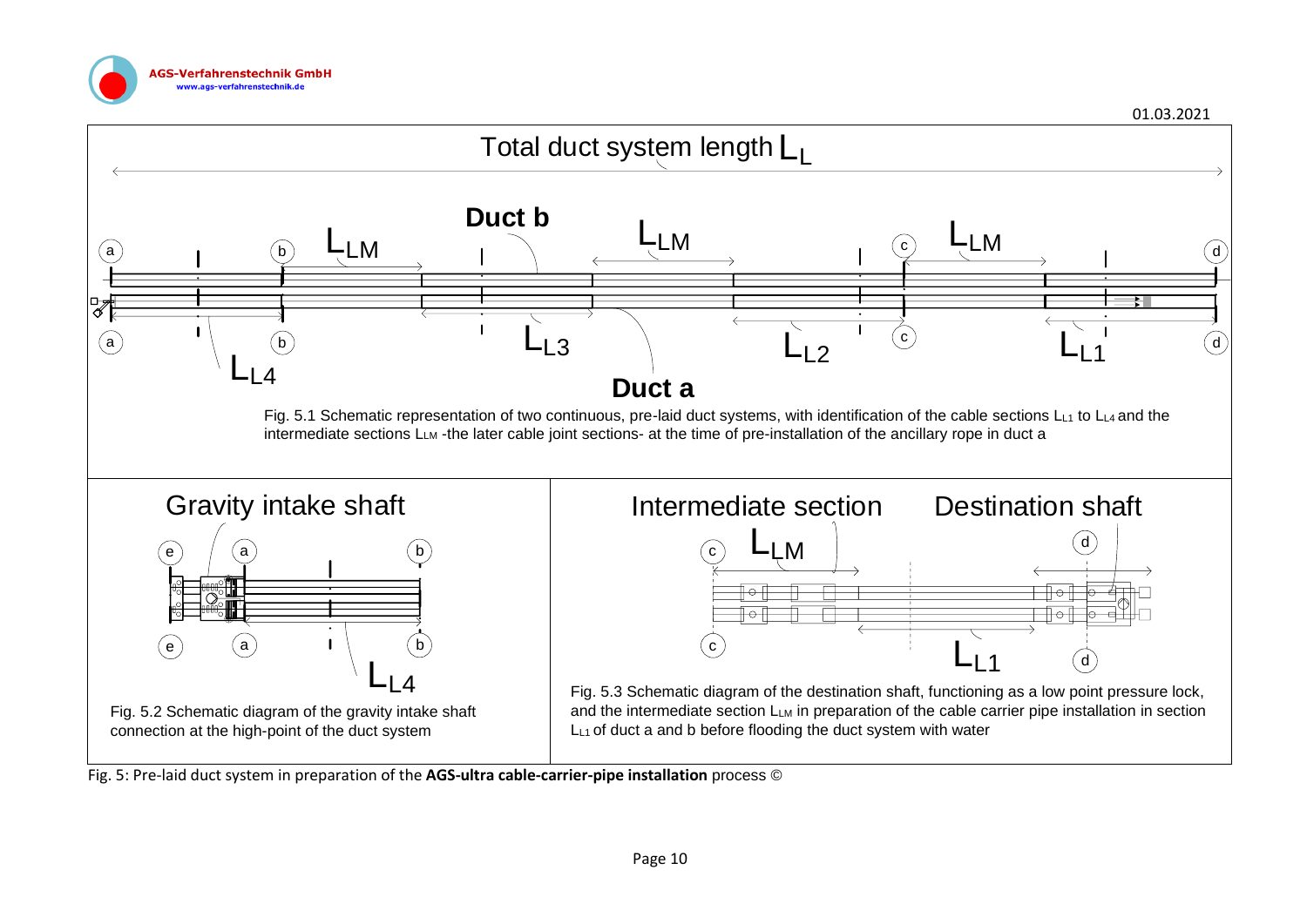



Fig. 6: Schematic diagram of **AGS-ultra cable-carrier-pipe installation in a water flooded duct system**; point in time: passage segment LL3 –LL2©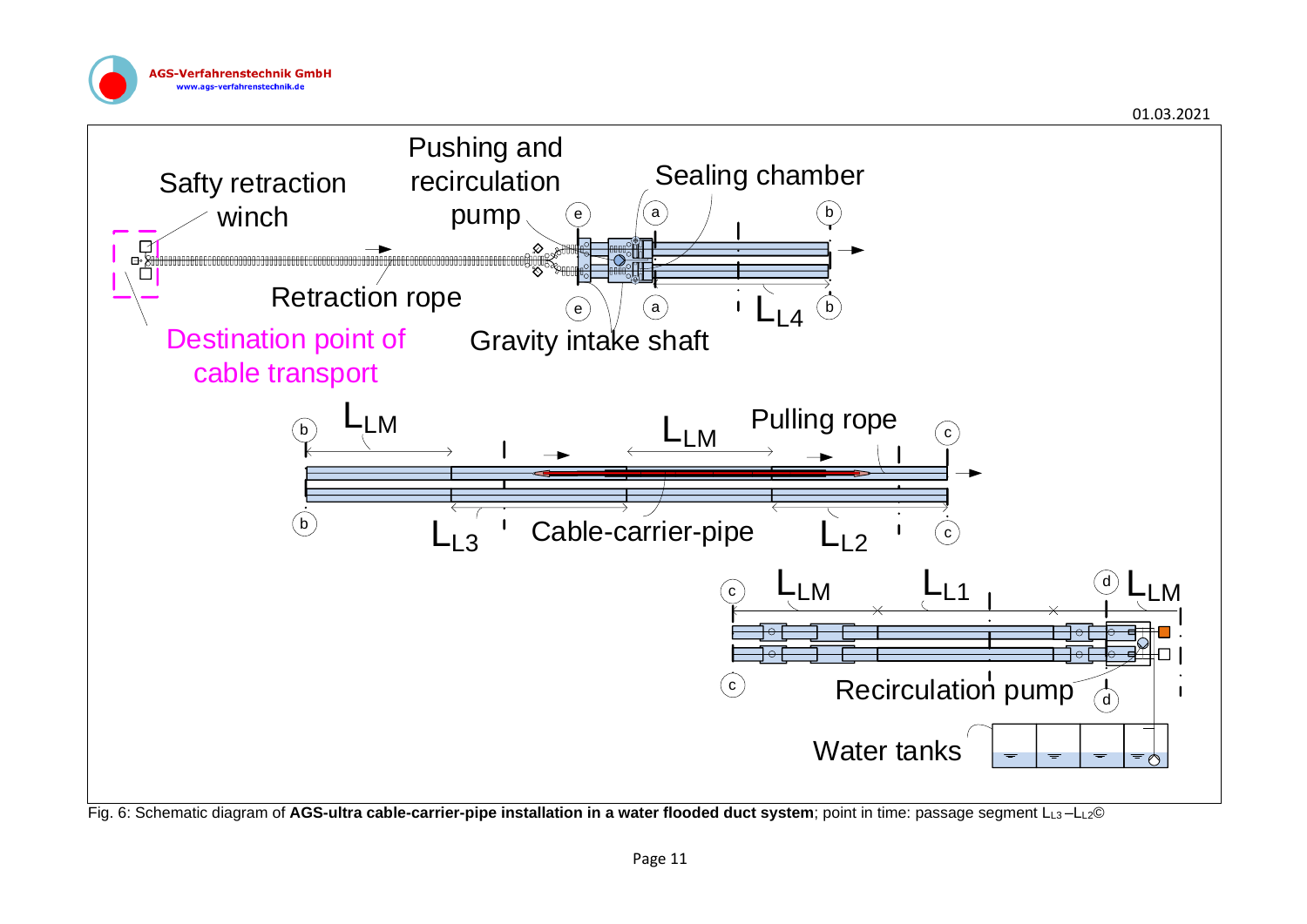



Fig. 7: Schematic diagram of AGS-ultra cable-carrier pipe installation in a water flooded duct system; point in time: reaching the destination segment L<sub>L1</sub>©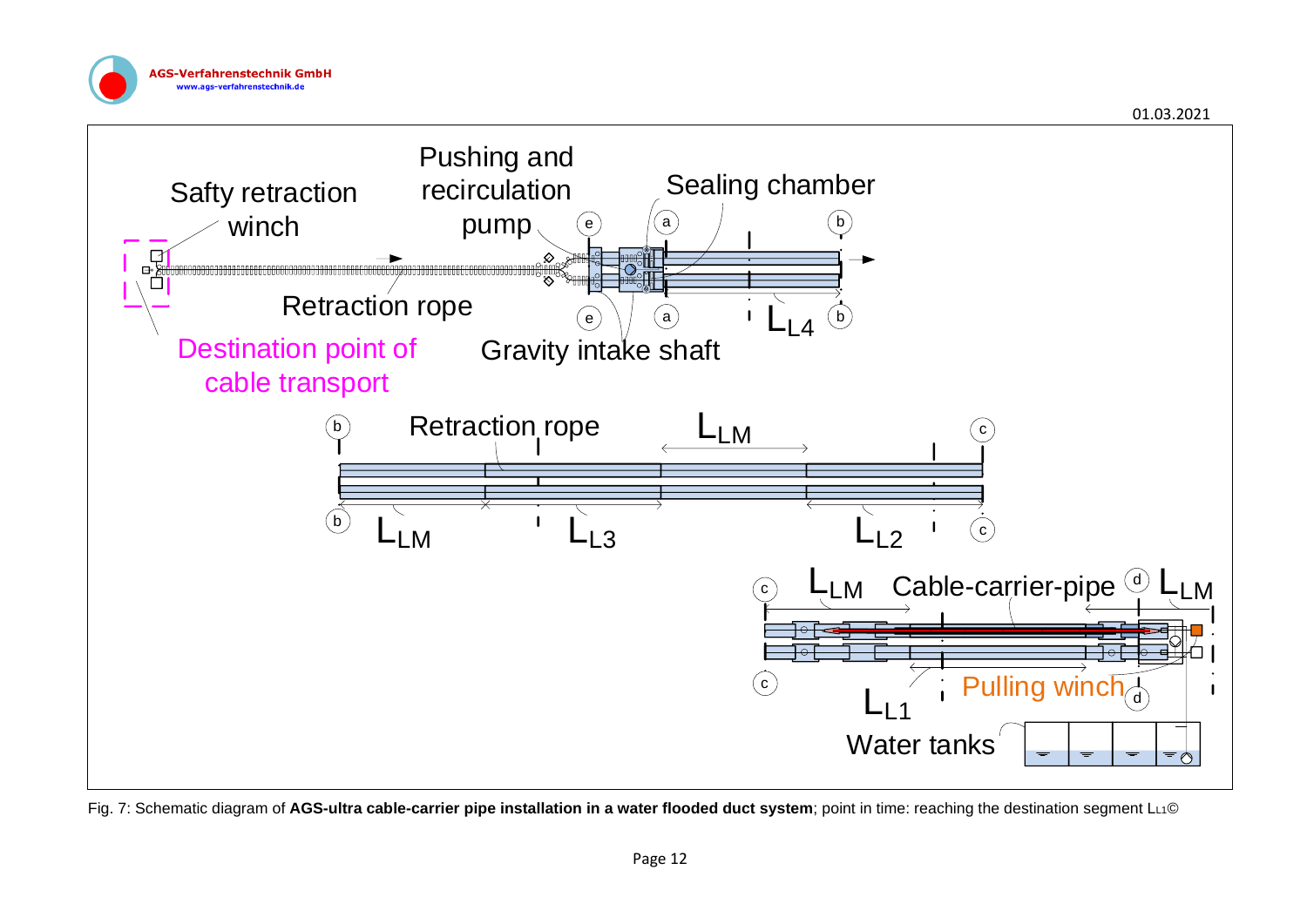



Fig. 8: Schematic diagram of AGS-ultra cable-carrier pipe installation; point in time: installation preparation in section LL2 ©

01.03.2021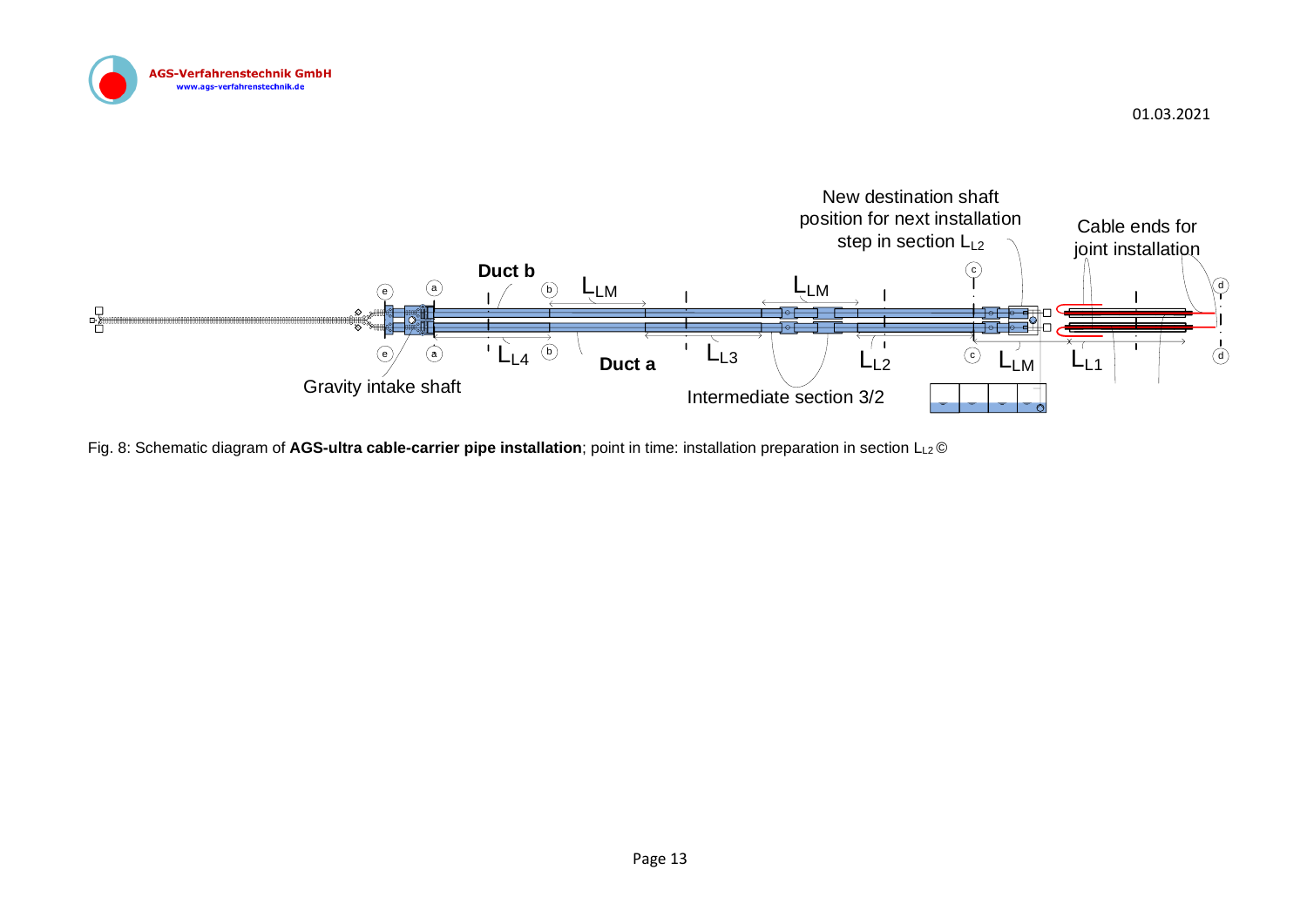

#### **2. Compact duct installation for narrow underground power lines**

The **AGS-ultra cable installation technology**, ensures on the one hand a laying process for the cables without subjecting them to tension forces (see Figs. 5 to 8). On the other hand also the **basic installation requirements for PowerRoad 2.0** can be fulfilled, making possible by **using the AGS-cable-carrier pipe method** to **install and if necessary replace-** high-voltage power transmission systems **even and preferably underneath the roadway**.

It quickly becomes apparent, however, that such a PowerRoad concept can only be implemented if cables are laid so narrowly, e.g. in a triangular arrangement (see Fig. 9), that they can be integrated into the road structure (e.g. below the hard shoulder of motorways).



Fig. 9: Example – Narrow underground power line with triangular duct arrangement ©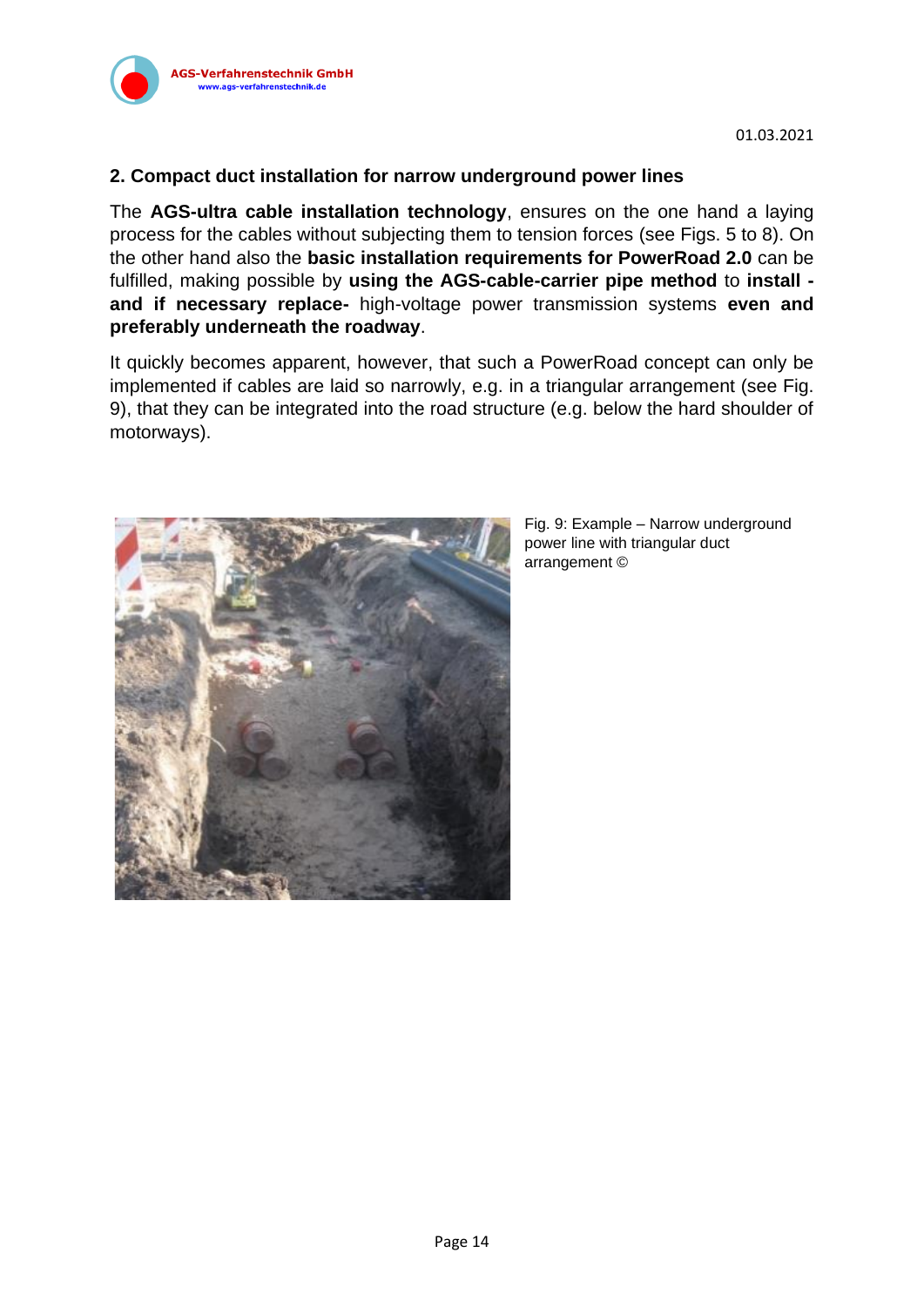

In terms of construction methods, this is the state of the art and unobjectionable; see Fig. 10, which shows a typical motorway cross-section (embankment type).

# Cross-section of a two-lane motorway



Fig. 10: Triangular arrangement of two high-voltage three-phase systems underneath the hard shoulders of motorways ©

In case of a motorway cross-section in a roadway cut where the motorway surface is at or below ground level, compact duct systems can be installed below the shoulder or along the actual structure (not shown here).

In the basic PowerRoad concept, the hydraulic-end-closures of the ducts and cablecarrier pipes as well as cable joint areas are placed next to the road structure where they are not subject to extra stress. Preferably those areas will be placed in cutsections of the motorways.

#### **3. Active cooling of compactly installed power transmission systems**

To fully enable the PowerRoad 2.0 bundling concept, it must be possible to comply with the **operational requirements** for power transmission in narrow power lines, so that cable overheating can be reliably avoided despite compact installation.

Since 2013, AGS has been engaging in active cable cooling  $3$ . As with AGS-ultra, it is possible to leverage buoyancy-induced "weightlessness" and hydro-pushing to install

<sup>3</sup> Hamann, Rolf, Spiegel, Werner, Aktiv gekühlte Stromübertragung in Schmaltrassen,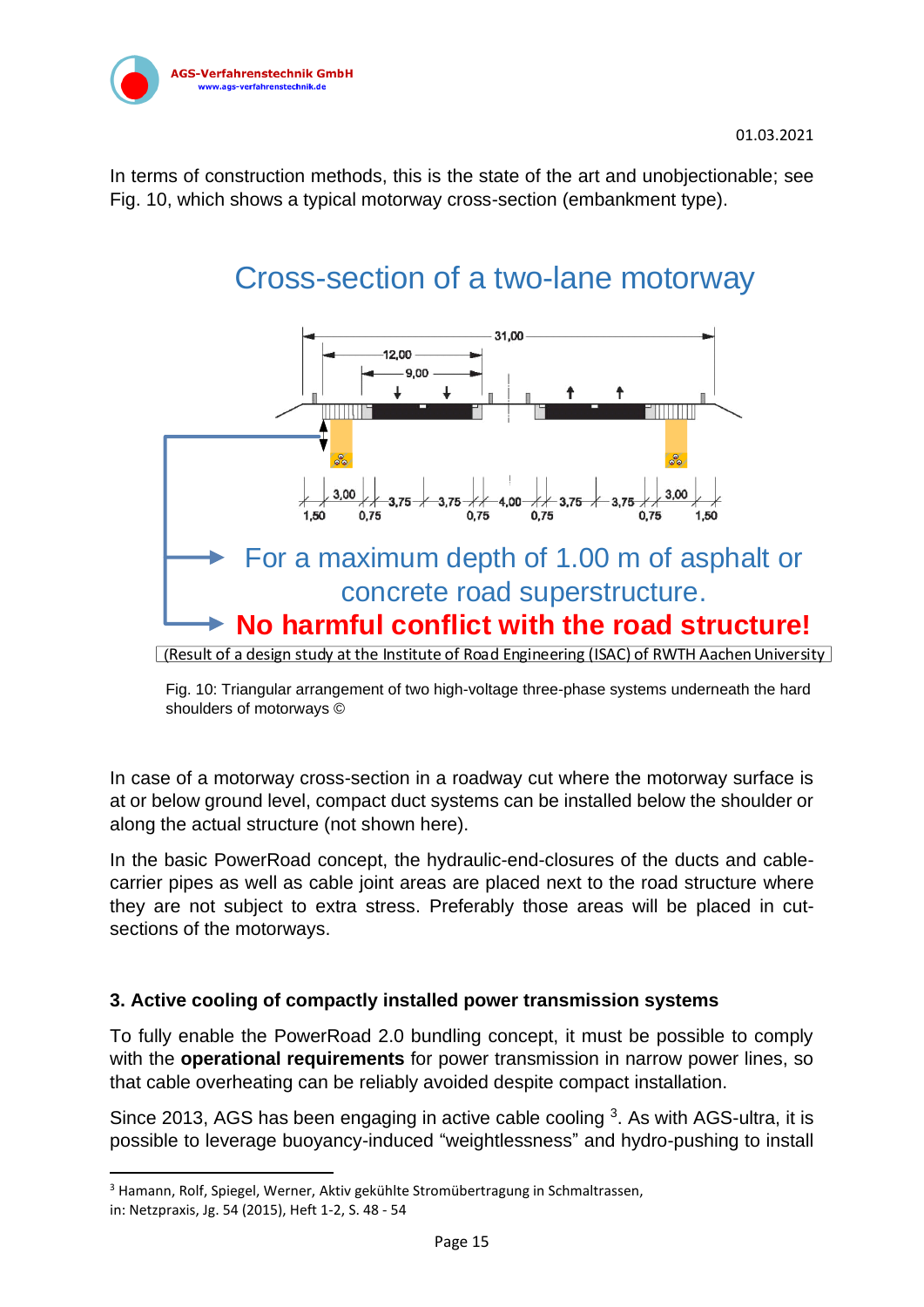

cable-carrier-pipes reversibly in compactly installed ducts of any length without subjecting them to tension forces, even in the case of meandering routes.

It should only be a small logical step now after using hydro-power for installation, to fill the duct/cable-carrier pipe system created in this way with tap/well water again to allow a passive or active (forced) cooling of the water bedded cables in operation  $4\,5$  for a safer power transmission and utilise the waste heat accordingly.

In this third and **last step – the operational implementation of the AGS PowerRoad principle** – the extraction of the waste heat from the power transmission losses can be carried out via the hydraulic-end-closures of the duct system if it is necessary to cool the system during power transmission in narrow lines. The water as the circulating cooling medium can be cooled down again as required via passing a heat exchanger, which is operated in cooling priority mode, before fed back into the duct system (see Fig. 11).

<sup>4</sup> e-cigré, ELECTRA 066.4: The calculation of continuous ratings for forced cooled cables

<sup>5</sup> e-cigré, ELECTRA 104.1: Forced cooled cables - Calculation of thermal transients and cyclic loads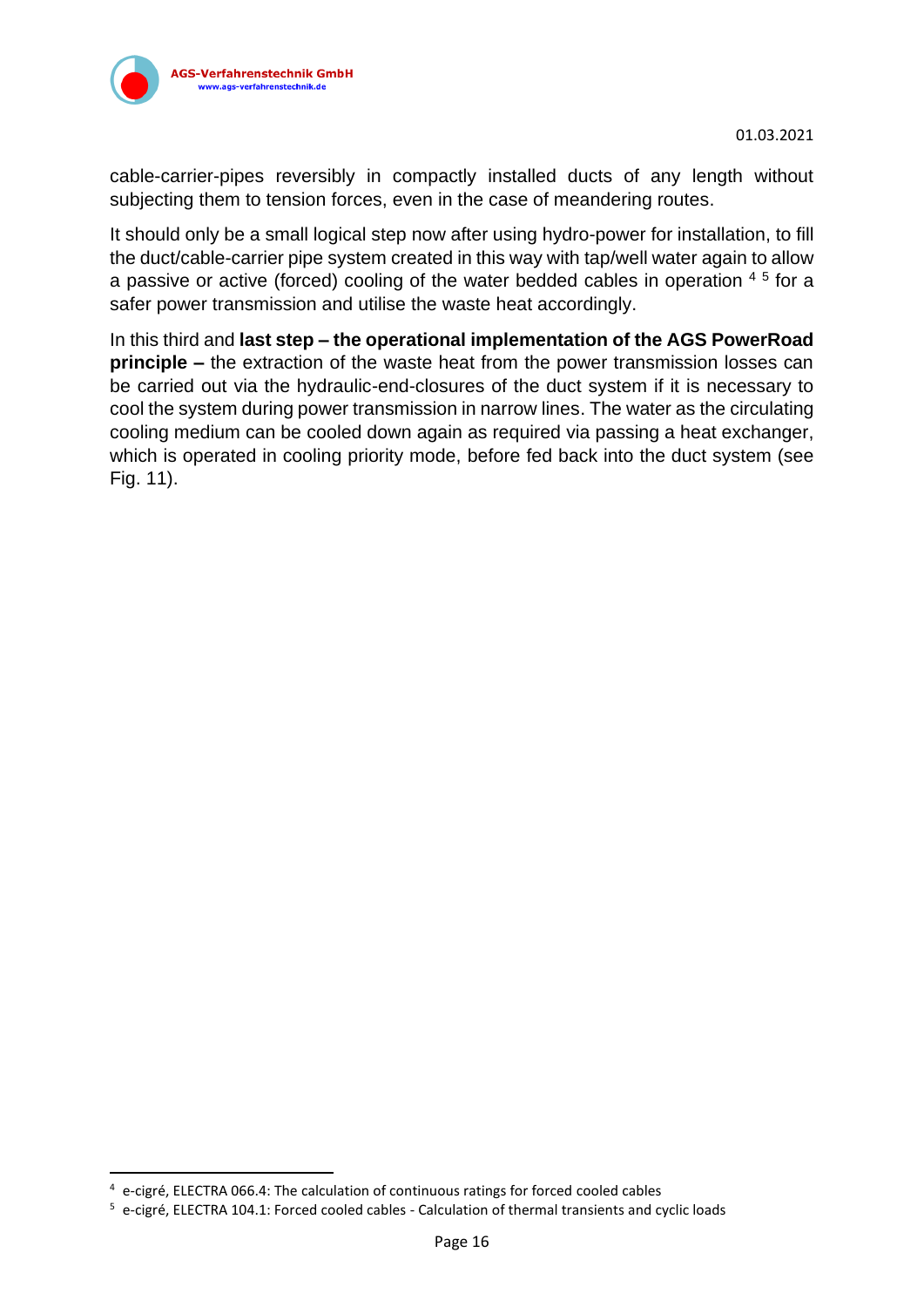



Fig. 11: Basic scheme – Passive and active cooling of AGS duct-cable-carrier-pipe system  $\circledcirc$  6

To cool the cable-joint area (cable head and joints outside the duct), if considered independently with regard to different cooling requirements, a direct or indirect watercooling extension can be provided (not shown here).

## **Conclusion and outlook**

With the knowledge gained that the essential technical boundary conditions and requirements can be met, the idea of bundling high-voltage power lines with federal highways is anything but revolutionary. Quite the opposite – the innovative AGS technology, which is now ready for the market, already enables the technical implementation of PowerRoad 2.0 with regard to infrastructure bundling, a requirement

<sup>6</sup> Hamann, Rolf, Spiegel, Werner, AGS-Verfahrenstechnik GmbH; *Born, C., Schacht, O., Teutsch, M.*, Stadtwerke Stade GmbH: Innovative Kabelverlegetechnik und aktiv gekühlte Stromübertragung nach der AGS-Verfahrenstechnik für teilverkabelte HV-Übertragungsnetze in: Netzpraxis, Jg. 55 (2016), Heft 9, S. 44-50